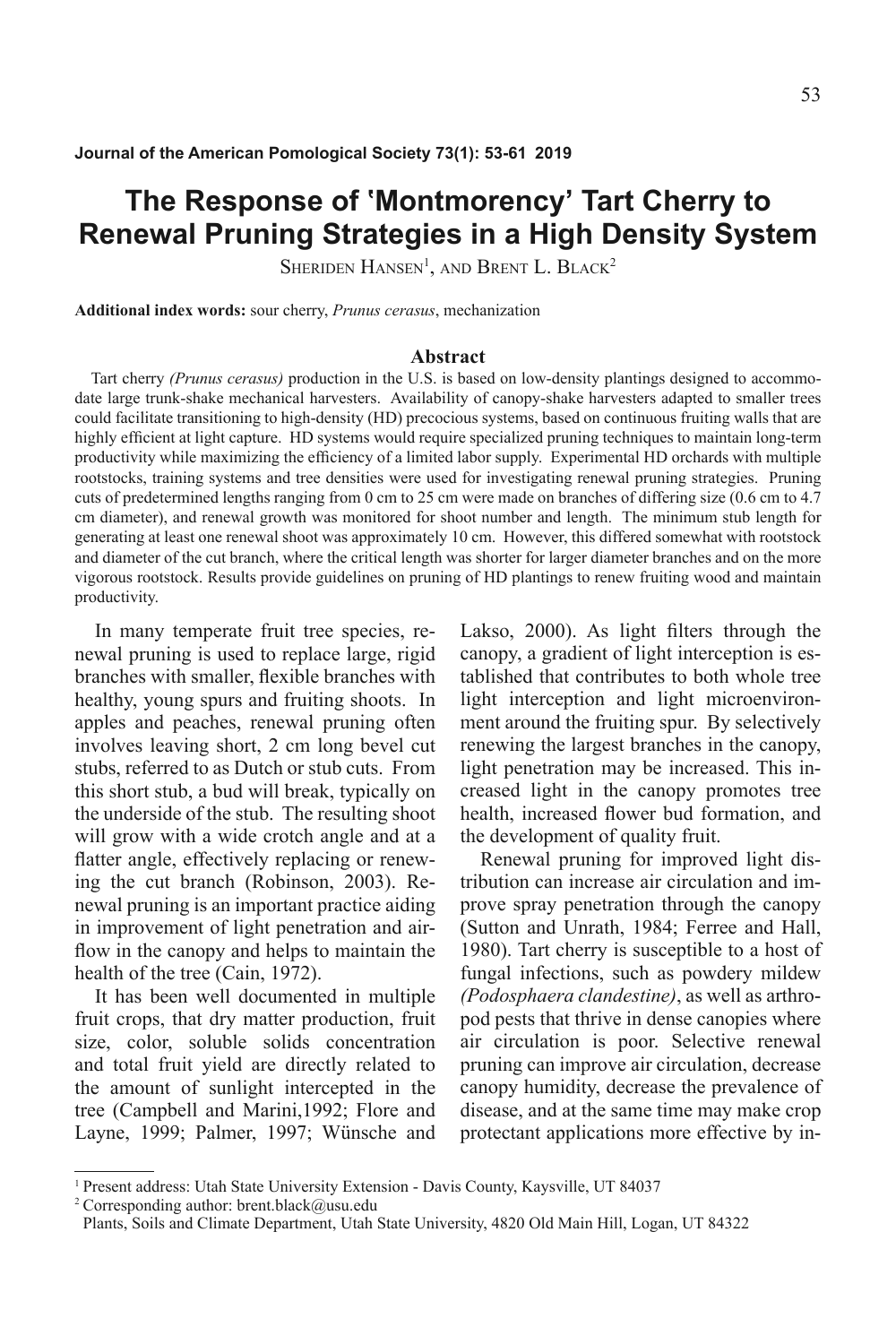creasing distribution uniformity through the canopy. Hedging is being used to efficiently prune and reduce labor costs in the orchard, but this practice can create a denser outer canopy in the trees (Nugent, 2002). Renewal pruning may be needed in conjunction with hedging to maintain appropriate canopy density. It has been suggested that one-fifth of the largest branches in tart cherry trees be renewed annually to keep wood small, flexible, and fruitful (Crandall,1979). Maintaining flexible fruiting wood may also be important for over-the-row harvesters that remove fruit from the plant by shaking the canopy instead of the tree trunk. These canopy shake harvesters are commonly used in grapes, raspberries, blueberries, olives, and some nut crops.

Fruiting in tart cherries occurs primarily on spurs on two-year-old and older wood, but in certain circumstances, may also occur at the base of one-year-old wood, which can result in blind wood after the first fruiting year. In contrast, vegetative buds formed on oneyear-old wood result in spurs that will fruit for several years (Perry et al., 1998). Any management practice that promotes more precocious fruiting, potentially risks excessive flower bud formation on one-year-old wood, further contributing to the amount of blind wood in the canopy. This can be managed with the application of gibberellic acid (Anderson et al., 1996) which suppresses flower bud formation in favor of vegetative bud formation, resulting in less blind wood formation in the canopy. However, renewal pruning is also required to replace blind wood with spur-bearing branches by removing unfruitful wood and encouraging new potentially fruitful growth in its place.

Although apples and peaches respond best to cutting branches to at least 2 cm stubs (Robinson, 2003), the stub length for tart cherry branch renewal is a topic that has not been well researched. Preliminary results indicate that cherries respond to short renewal cuts differently than apples and peaches, where cherries appear to need longer stub

lengths to regrow fruiting wood. Long stub lengths (>15 cm from the base) in sweet cherries have been found to increase the number of flower buds and lateral shoots (Guimond et al., 1998). Nugent (2002) recommended 10 to 15 cm long stubs to promote renewal growth in 'Montmorency' tart cherry, but did not cite data from which this recommendation was based.

The objective of this research was to find the minimum stub length to generate at least one new shoot on 'Montmorency' tart cherry in a high density orchard, and to determine whether this critical length was affected by rootstock vigor. Our hypothesis was that tart cherry requires 10 cm long stubs to generate a renewal shoot.

## **Materials and Methods**

Renewal pruning strategies were applied to a high density (HD) tart cherry orchard planted in 2010 at the Utah Agricultural Experiment Station research farm in Kaysville, Utah (41°01'16°N latitude, 1328 m elevation, 165 freeze-free days). The orchard consists of combinations of 3 rootstocks and 3 training systems with 'Montmorency' tart cherry as the scion cultivar. Rootstocks included the dwarfing Gisela<sup>®</sup> 3 (Gi.3) and Gisela<sup>®</sup> 5 (Gi.5), and the commercial standard 'Mahaleb'. Tree training included a single leader, a double leader, and a quad leader, with leaders oriented in line with the row to facilitate machine harvest. Annual dormant pruning was based on a columnarized system with renewal cuts made back to the leaders in a 3-4 year cycle, patterned after protocols for tall spindle apples (Robinson et al.,2006). Briefly, annual dormant pruning involved renewal cuts to 2 to 3 of the largest branches of each tree. The targeted result was 1, 2 or 4 permanent leaders with weaker fruiting lateral shoots that are frequently replaced. Row orientation was approximately northeast to southwest corresponding to the slope of the field to improve air drainage. Each rootstock-training system combination was replicated in ~9 m long plots. Orchard soil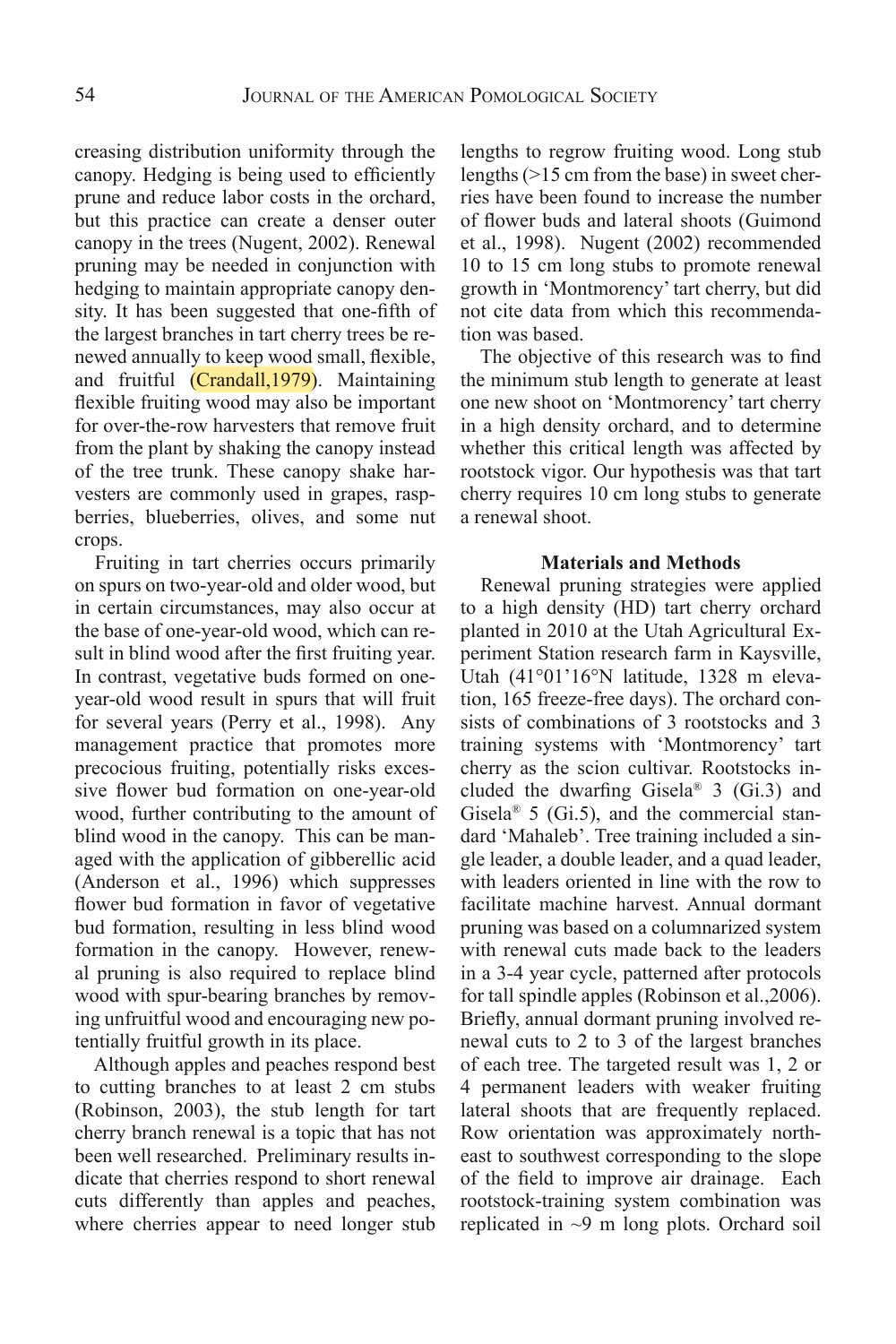was a Kidman fine sandy loam with 0 to 1 percent slope. Fertilizer application rates differed between years, with nitrogen application rates of 55 kg·ha<sup>-1</sup> in 2015 and 25 kg·ha<sup>-1</sup> in 2016 banded within the tree row.

For the purposes of this study, branches identified for renewal during the 2015 and 2016 dormant pruning seasons were cut to  $\sim$ 25 cm long. Selected branches represented a range of locations within the tree, height in the canopy and orientation. The diameter of each cut branch was measured at the base of the branch using hand held calipers, categorized by diameter class (small <1.5 cm, medium 1.5 to 2.5 cm, and large  $>2.5$ cm), flagged, numbered and the diameter recorded. Approximately equal numbers of flagged branches representing each diameter class, rootstock and training system combination were then randomly assigned to a stub length **treatment**. Stub length treatments varied slightly between 2015 and 2016. In 2015, target stub lengths were 0, 10, 18, and 25 cm. In order to better determine optimum stub length, the number of treatments in 2016 was increased to include target lengths of 0, 5, 10, 15, 20, and 25 cm. Branches were cut to the assigned stub length on 23-27 March 2015 and 11-15 April 2016 and assessed for growth in early September in both years. Growth was evaluated by number and length of new shoots.

Overall pruning severity (the number of branch cuts per tree) was relatively consistent across training system and rootstock treatments for both years, with the exception of the single-leader trees in 2016. In order to accommodate the interior space in the overthe-row harvester, tree height had to be reduced in the single leader system between the 2015 and 2016 seasons, resulting in more severe pruning compared to the multi-leader systems.

Data for the number and length of regrowth were analyzed as a completely randomized design with 3 branch diameter  $\times$  5 branch length  $\times$  3 rootstock  $\times$  3 training system factorial treatment structure, using the GLM procedure in SAS statistical analysis software, version 9.4 (Cary, NC). Data for each year were analyzed separately. Means separations were determined using the pdiff option in the LS-Means statement of SAS. Quadratic regression were calculated using the estimate option in the GLM procedure.

## **Results**

#### **Shoot number**

The amount of renewal growth, as determined by the number of new shoots originating from a stub cut, was affected by both the length and the diameter of the cut branch in both 2015 and 2016. In 2016, the tree training system and rootstock also affected new shoot number. Except for a marginally significant interaction  $(P < 0.075)$  between rootstock and stub diameter in 2016, there were no significant interactions ( $P \le 0.10$ ) among any factors, and the data are presented as main effects for each factor.

In both study years, the number of new shoots per renewal cut was linearly related to the length of the remaining stub (Fig. 1), where the 25 cm stub lengths resulted in more than 2.5 times more new shoots per cut stub than the 0 cm length. Stub cuts approximately 10 cm in length resulted in an average of one new shoot per renewal cut. The number of new shoots was also related to branch diameter in both study years. However, the magnitude of this diameter effect depended somewhat on the rootstock, where the largest diameter cuts on 'Mahaleb' rootstock had disproportionately more new shoots when compared to large diameter cuts on the dwarfing rootstocks (Fig. 2). Another way to visualize this effect is in comparing the stub length that is required for regrowth of an average of one branch per renewal cut. Linear regression was used to calculate this critical stub length for each rootstock and branch diameter combination (Table 1). To regrow a single renewal shoot, smaller diameter stubs on Gi.3 rootstocks required 14 cm stub length as compared to Gi.3 large diameter stubs that required 8 cm. In contrast, large diameter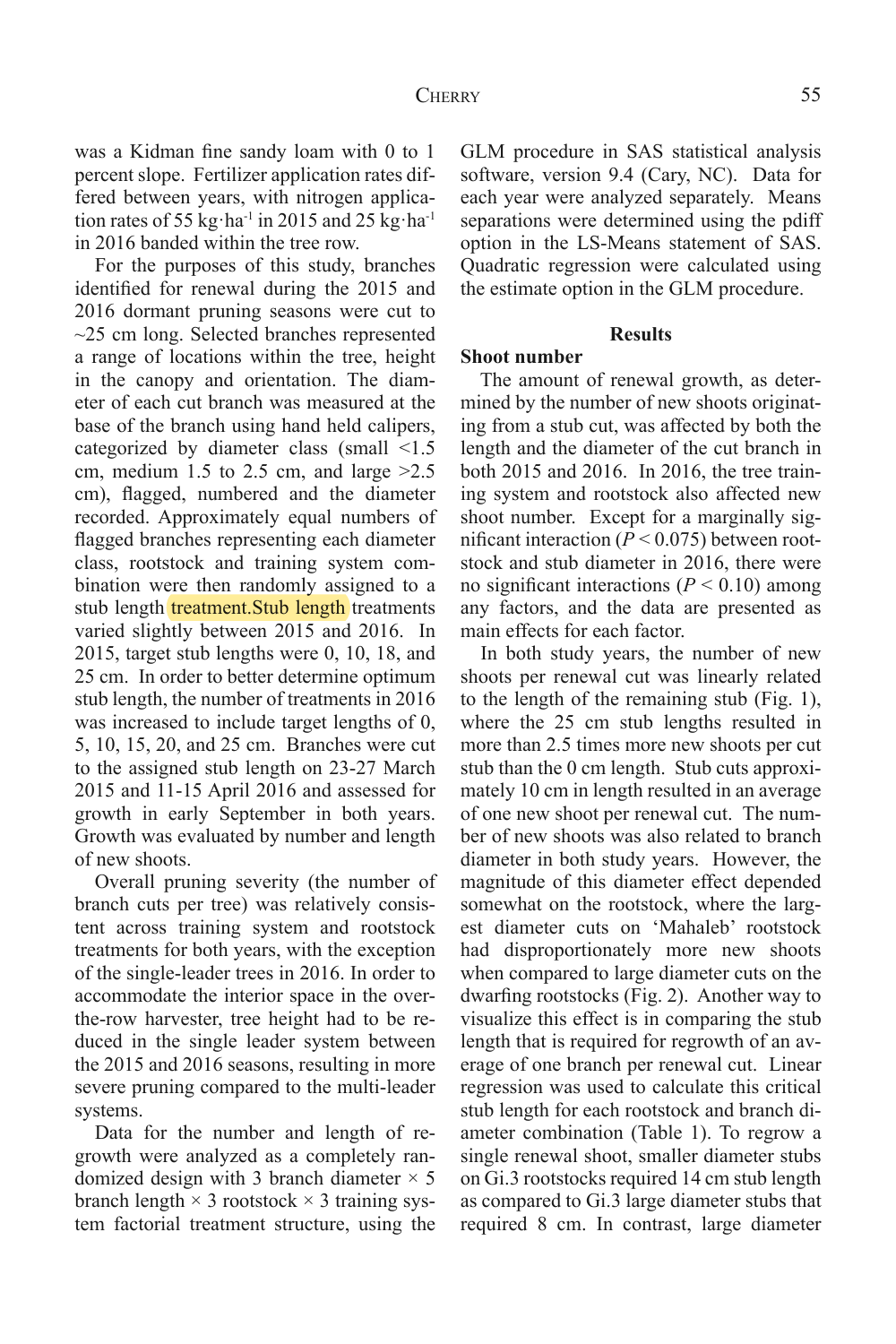|           | <b>Stub Diameter</b>      |                                  |                      |
|-----------|---------------------------|----------------------------------|----------------------|
| Rootstock | Small<br>$($ < 1.5 cm)    | Medium<br>$(1.5-2.5 \text{ cm})$ | Large<br>$(>2.5$ cm) |
|           | Length of stub cut $(cm)$ |                                  |                      |
| Gi.3      | $14.1**$                  | $10.6***$                        | $78**$               |
| Gi.5      | $11.5***$                 | $10.2***$                        | $8.4***$             |
| Mahaleb   | $10.2**$                  | $8.6*$                           | $51***$              |

Table 1. Critical stub length required to regrow one shoot for each rootstock and branch diameter category. Linear regressions were calculated for each combination. Asterisks indicate the R2 of the regression.

 $*R2 = 0.80 - 0.89$ ,  $*R2 = 0.90 - 0.94$ ,  $*R2 = 0.95 - 1.00$ *P* value for all regressions were <0.0001

stubs on 'Mahaleb' could be as short as 5 cm and regrow an average of one shoot per cut.

A significant effect of training system on number of new shoots was found in 2016, but not 2015. Mean number of shoots per stub in the single leader system in 2016 was 1.45 shoots, compared to 1.02 shoots per stub in the double leader system, and 1.26 shoots per stub in the quad leader system (data not shown). shown). Shown a state of the state of the state of the state of the state of the state of the state of the state of the state of the state of the state of the state of the state of the state of the state of the state of th

## **Shoot length**

The average length of new shoots is another way to quantify renewal growth response. Average shoot length was affected by rootstock, diameter, and stub length in both 2015 and 2016. There were significant interactions between training system and stub length (*P* = 0.001) and between training system and branch diameter  $(P = 0.038)$  in 2016, but no significant interaction in 2015 ( $P > 0.10$ ).



**Figure 1.** The effect of stub length on regrowth as determined by the number of new shoots formed per branch cut. Values are averaged across rootstock, training system and stub diameter to show general trends so that each value represents the mean of at least 200 and 100 observed renewal stubs in 2015 and 2016, respectively.  $\mathbb{R}^2$  values are for a linear regression model. Within the various treatment combinations, the relationship between stub length and new shoot number remained linear. *P* values are <0.0001 for both 2015 and 2016.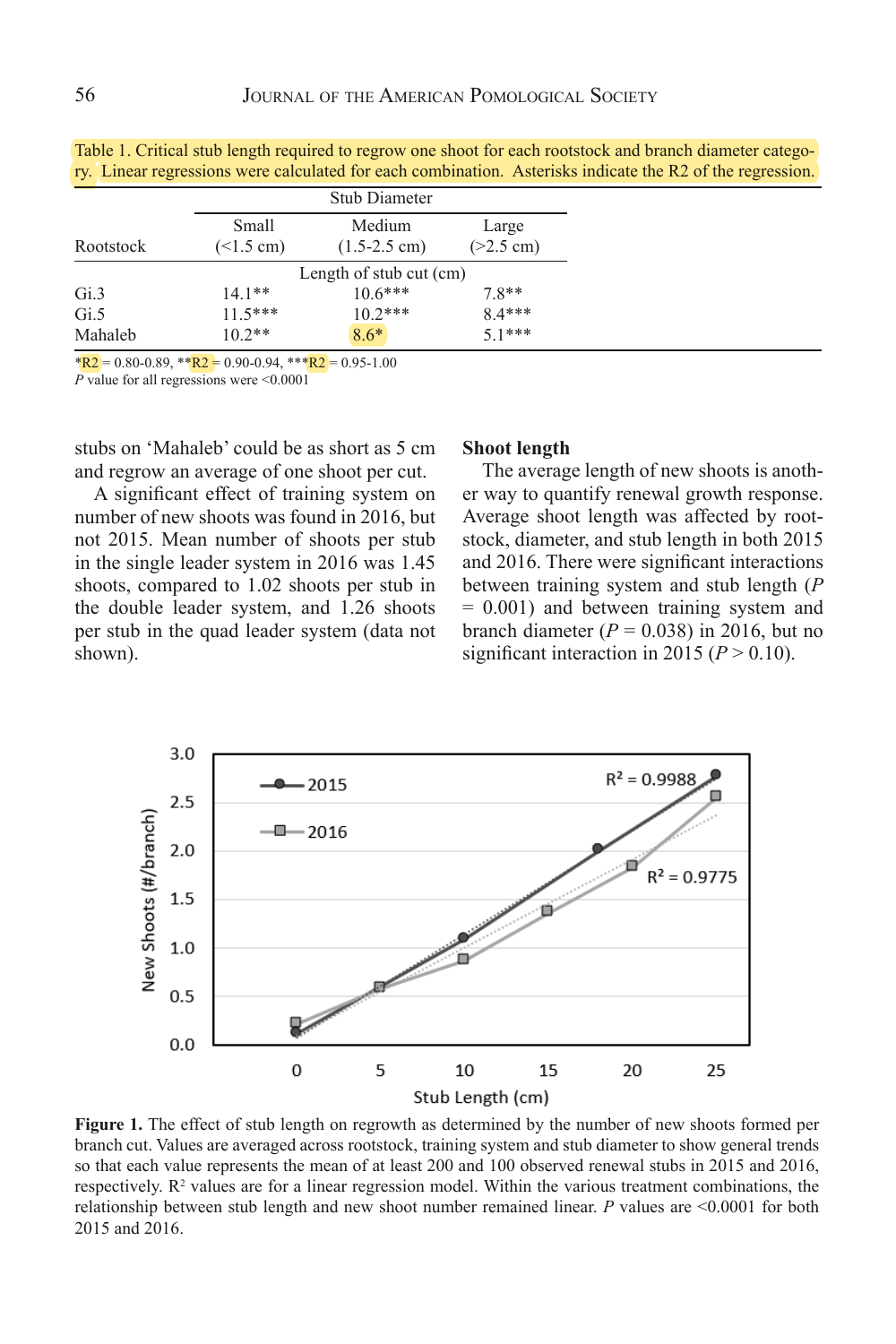## CHERRY 57



**Figure 2.** The effect of rootstock and branch diameter on regrowth as determined by the number of new stub length, and represent the means of at least 80 and 50 stubs per branch diameter and rootstock combina- $3041$  of new shoots for new shoots for  $\alpha$  and 2015 (B). Values are averaged across training across training across training across training across training across training across training across training across trainin shoots formed per cut branch in 2015 (A) and 2016 (B). Values are averaged across training system and tion in 2015 and 2016, respectively.

The effects of training system and stub new shoots, but only for the large diamet general, average new shoot length increased due to increase with stubs longer than 10 cm (Fig. 3). In 2016 for example, average new shoot 5.9 cm to 38.6 cm as stub length increased length on shoot number is shown in Fig. 3. In with stub length up to 10 cm, with minimal length in the 4-leader system increased from from 0 to 10 cm, but was only 41.9 cm for 25 cm stub lengths. The interaction between training system and stub length observed in 2016 appears to be the result of disproportionately longer new shoots originating in the single-leader system, particularly at intermediate (5 cm and 15 cm) stub lengths. The interaction between training system and branch diameter is illustrated in Fig. 4. In this interaction, the single leader training system results in disproportionately longer

new shoots, but only for the large diameter branches. Both of these interactions may be due to the more intense pruning severity required in the single-leader system.

The effect of rootstock on new shoot length differed slightly between years, but was generally related to overall rootstock vigor. The effect of rootstock and branch diameter are shown in Fig. 5. In general, the more vigorous 'Mahaleb' rootstock had longer shoots than the less vigorous rootstock, although this effect was less pronounced in 2016 for the larger diameter branches.

## **Discussion**

The objective of this study was to determine the minimum length of renewal stub cuts needed to regenerate branches in high density 'Montmorency' tart cherry. It is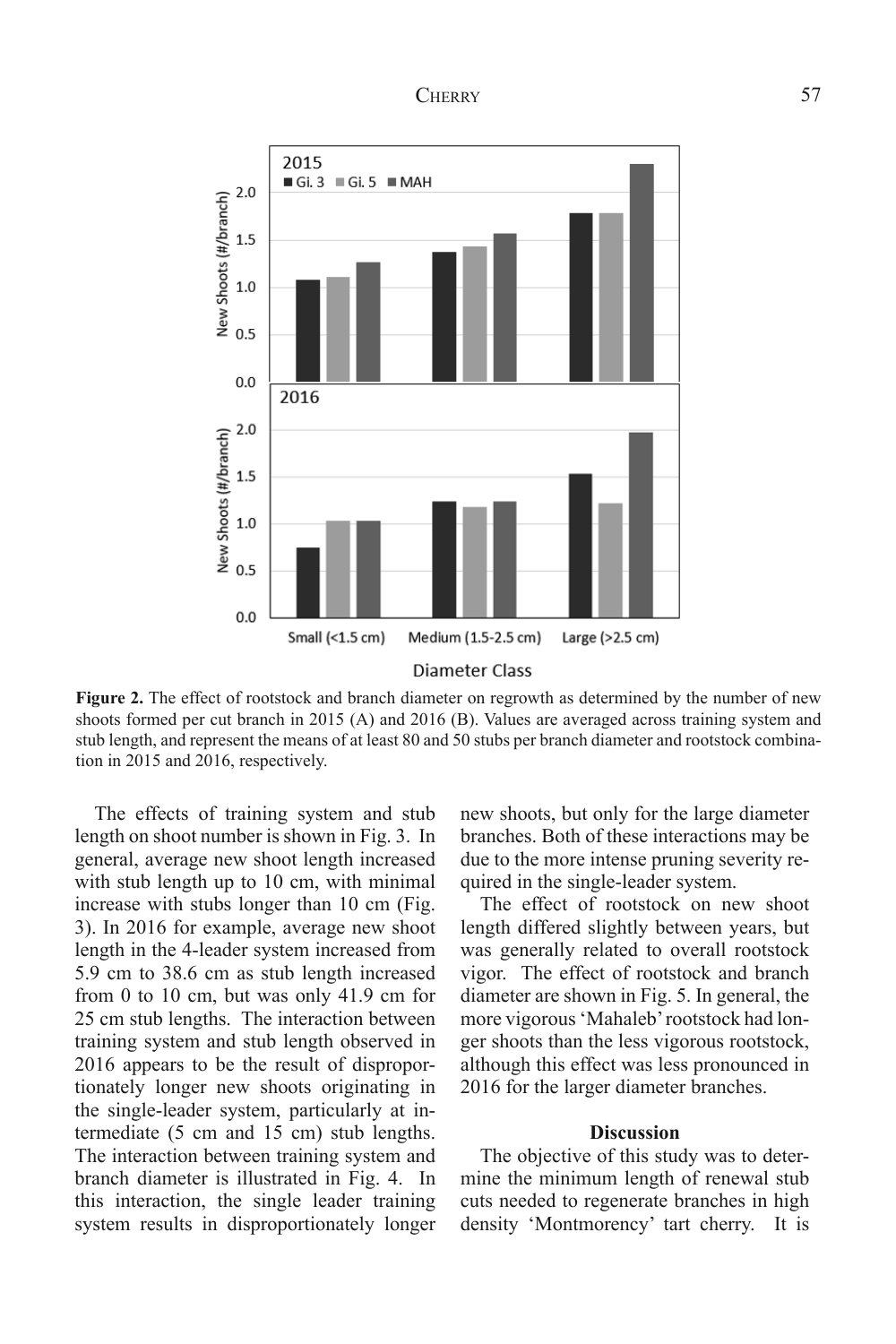

for a quadratic regression model, where all regressions were significant at  $P$  values  $\leq 0.0004$ . **Figure 3.** The effect of branch stub length and training system on renewal growth as measured by the average length of new shoots. Values are averaged across rootstock and stub diameter and represent the means of at least 70 and 30 renewal stubs observed per treatment in 2015 and 2016, respectively. Values of  $\mathbb{R}^2$  are



**Figure 4.** The effect of branch diameter and training system on the average length of new shoots in 2016. Letters denote significant differences ( $P < 0.05$ ) using the pdiff options from the LSMeans statement in SAS.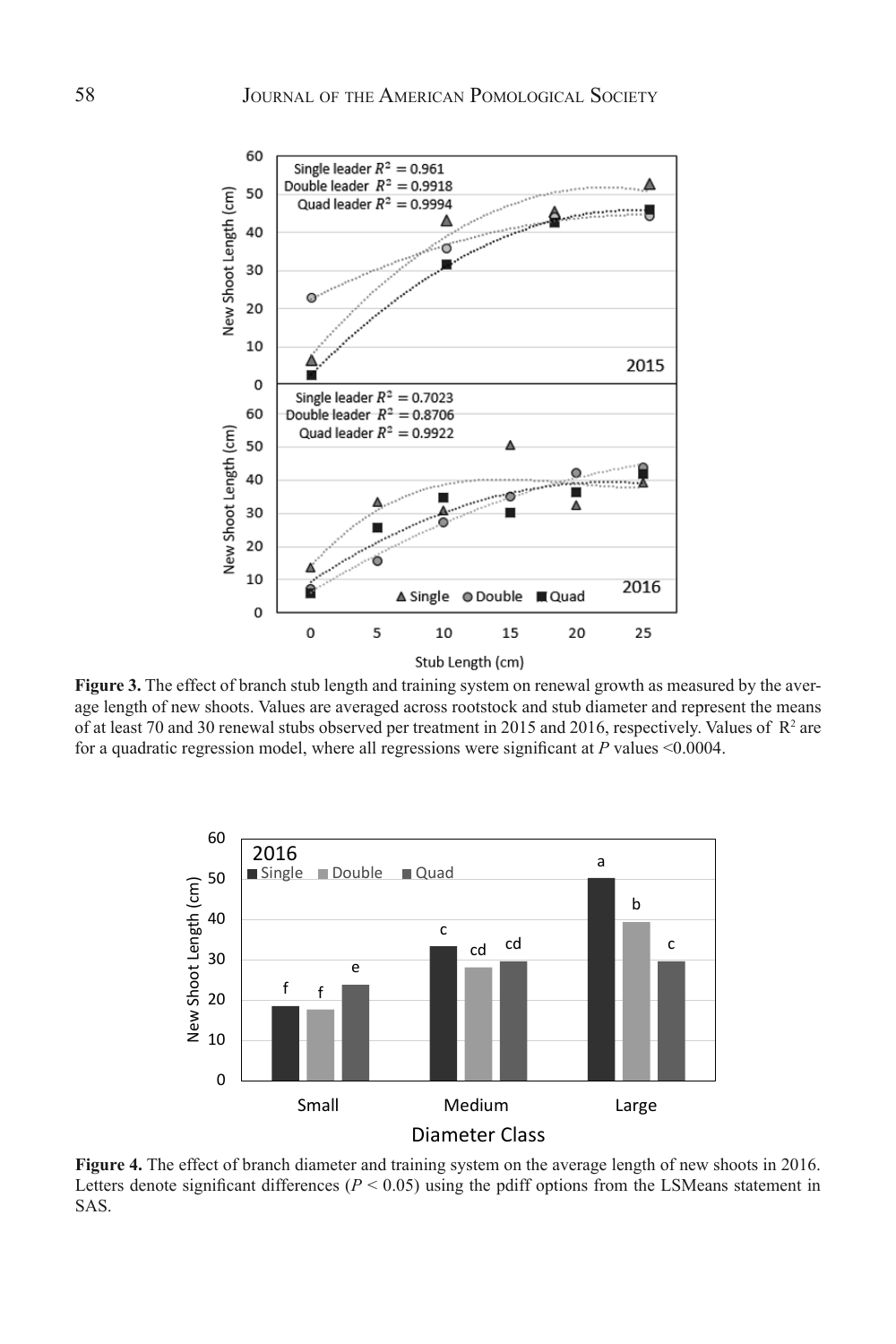

#### Diameter Class

**Figure 5.** The effect of rootstock and diameter on regrowth, as measured by the average length of shoots formed per renewal cut. Branch diameter was classified into small  $($ <1.5 cm), medium (1.5-2.5 cm) and large (>2.5 cm) categories. Values are the means of at least 105 (2015) and 61 (2016) renewal stubs observed per rootstocks. Letters denote significant differences ( $P$  values <0.05) using the pdiff option from the LS-Means statement in SAS.

well known that short stub cuts lead to renewal growth in apple and peach. Critical by rootstock and branch diameter. Previou length of renewal pruning cuts for tart cherry is not well documented. Nugent (2002) rec-<br>
33 not well documented. Nugent (2002) rec-<br>
33 cm 
25 cm 
35 cm 
35 cm 
35 cm 
35 cm 
35 cm 
35 cm 
35 cm 
35 cm 
35 cm 
35 cm 
35 cm 
35 cm 
35 cm 
35 cm 
35 cm 
35 cm 
35 cm 
3 ommended that renewal stub lengths be left stock. 'Mahaleb' is the most vigorous rootstock. between 10 and 14 cm for tart cherry, but this recommendation did not reference any pub- that are 90 lished data. A study with sweet cherry found that long renewal stub lengths  $(>15$  cm) resulted in greater shoot and flower formation (Guimond et al., 1998). Our results confirm the recommendation by Nugent (2002) that lengths greater than 10 cm generally produced at least one new renewal shoot per cut in the season following pruning. However,

this critical length is influenced somewhat by rootstock and branch diameter. Previous recommendations were for conventionally grown 'Montmorency' on 'Mahaleb' rootstock. 'Mahaleb' is the most vigorous rootstock included here, producing large trees that are 90% of full sized seeding Mazzard trees when grafted to a sweet cherry scion (Long and Kaiser, 2010). Gi.3 and Gi.5 produce trees less than 50% of the size of fullsize trees when grafted to sweet cherry scion (Long et al., 2014). Under Utah conditions, 'Montmorency' tart cherry on Gi.3 and Gi.5 are 32% and 33% the size of 'Mahaleb' trees, respectively (Roper et al., unpublished).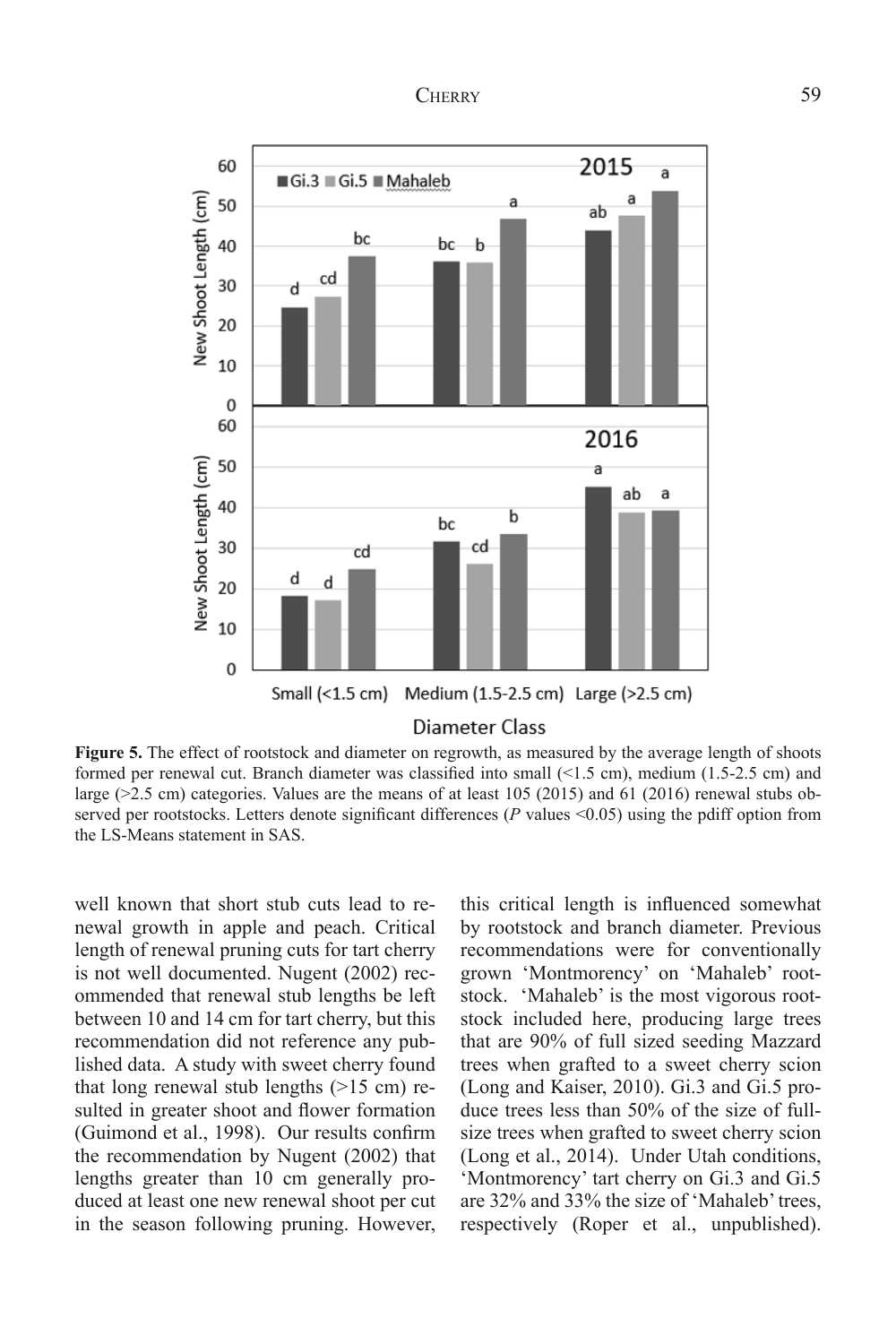These dwarfing, more precocious rootstocks are more appropriate to a high-density system, and data here indicate that these trees need longer renewal cuts to ensure regeneration of fruiting wood.

Training system also affected regrowth, but only in 2016. This orchard is harvested using a prototype over-the-row canopy shake harvester (BEI International, South Haven, MI), with a design based on a commercial blueberry harvester. This harvester design allows tree heights no greater than 3.4 m. Trees in all systems were pruned to fit through this predetermined space. After the 2015 season, some trees required more severe pruning to maintain appropriate height, and this was more common in the single leader training treatments. Otherwise, pruning protocols followed typical spindle pruning developed for apples with 2 to 4 of the largest limbs being renewed annually. This renewal pruning strategy, coupled with the height reduction cuts contributed to an overall higher severity of dormant pruning in the single leader trees. Schupp et al. (2017) found that severity of whole-tree pruning had an effect on the number of new renewal shoots in apple, with greater numbers of new shoots in more heavily pruned trees. They recommend a pruning severity index to compare severity across management treatments.The objectives of the present study did not include a comparison of pruning severity, and data were not collected to compare severity among treatments. However, the results of this study may suggest that the overall pruning severity of the tree could influence the critical renewal cut length in tart cherry.

In addition to pruning severity, renewal growth can be influence by the orientation of the renewed branch, and the height and localized shading within the canopy. Branches were selected for renewal based on the overall strategy of spindle pruning, and primarily consisted of larger, more upright branches in the middle portion of the canopy (typically 0.76 m to 1.8 m above the ground). We did not record specific information on canopy height or location for each observed branch and so the relative influence on canopy position could not be compared. Further, renewal growth was only observed at the end of the first growing season. Ideally, tart cherry renewal growth should produce primarily vegetative buds during the first growing season, so that future fruiting is on spurs to minimize blind nodes resulting from first-year flower buds.

In conventional low-density tart cherry production systems where trunk shake harvesters are used, branch growth habit can influence machine harvest efficiency, where fruit removal is often less efficient on more pendant branches. However, we have observed that this is less of an issue when using canopy shake technology. With canopy shake harvesters, fruit removal is usually less complete in the center of the row, regardless of branch orientation. Future research should focus on the long-term productivity of renewed shoots, and whether or not the growth habit of these shoots lend themselves to canopy shake harvest.

### **Acknowledgements**

The authors gratefully acknowledge the technical assistance of Thor Lindstrom and Andrew Swain. We also thank Dr. Teryl Roper and Dr. Grant Cardon for helpful reviews of this manuscript. This research was supported by a grant from Western SARE, and by the Utah Agricultural Experiment Station, Utah State University, and approved as journal paper number 9135.

#### **Literature Cited**

- Anderson, J.L., T.E. Lindstrom, and J.I. del Real-Laborde. 1996. Rootstock effects on growth and productivity of 'Montmorency' sour cherry. Acta Hort. 410:511-518.
- Cain, J.C. 1972. Slotting saw pruning of hedgerow apples improves production and quality. New York's Food and Life Sci. bul. New York State Agr. Expt. Sta., Geneva.
- Campbell, R.J. and R.P. Marini. 1992. Light environment and time of harvest affect 'Delicious' apple fruit quality characteristics. J. Amer. Soc. Hort. Sci. 117:51-557.
- Crandall, P.C. 1979. Ten years of research with hedg-